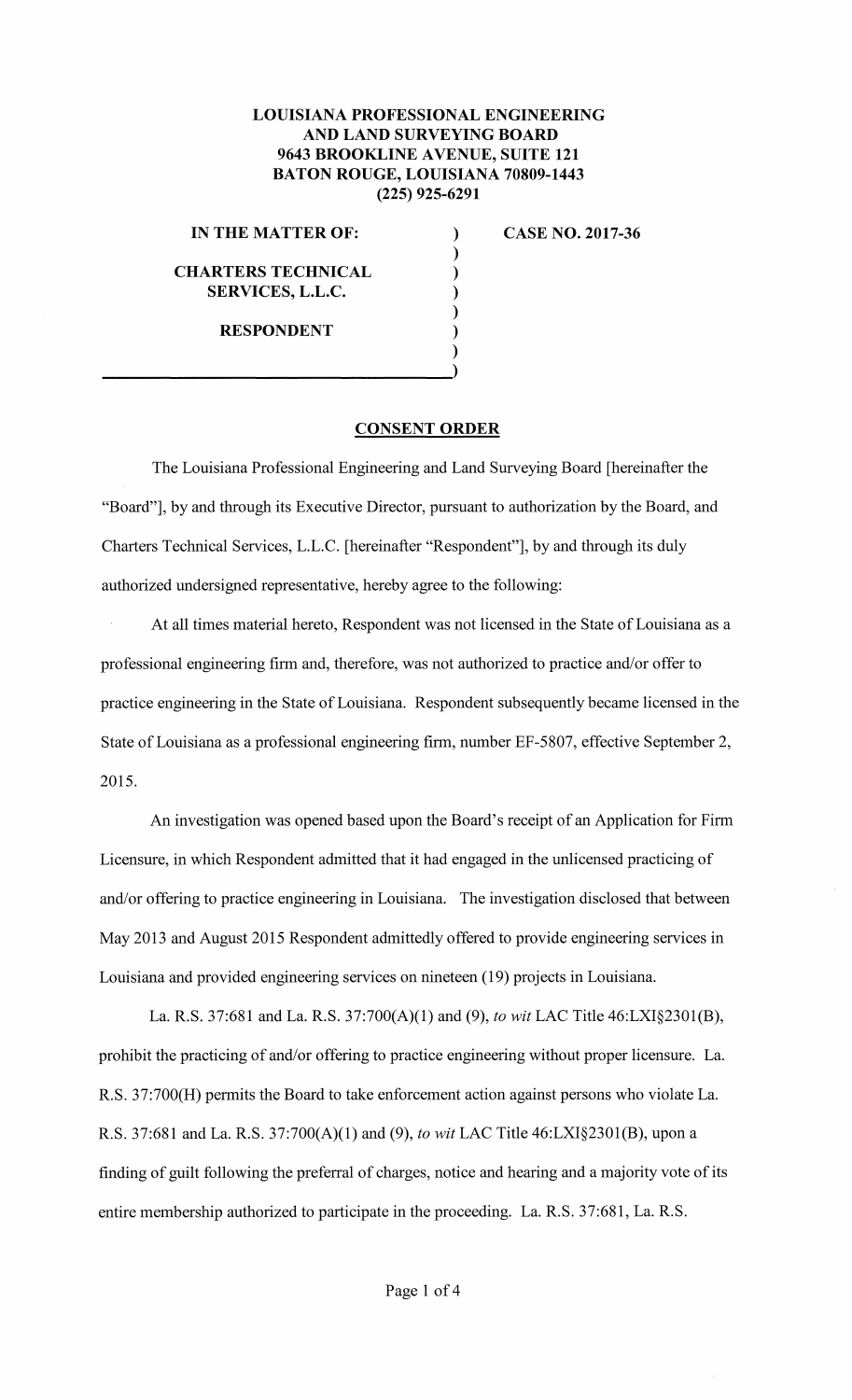37:700(A)(l) and (9), La. R.S. 37:700(H) and LAC Title 46:LXI§2301(B) were in effect at all times material hereto.

It is undisputed that **(a)** until September 2, 2015 Respondent was not licensed to practice and/or offer to practice engineering in Louisiana and **(b)** between May 2013 and August 2015 Respondent admittedly practiced and offered to practice engineering in Louisiana without proper licensure.

By letter dated February 5, 2018, the Board gave notice to Respondent that it was considering the preferral of charges against Respondent on the grounds that Respondent may have violated La. R.S. 37:681 and La. R.S. 37:700(A)(l) and (9), *to wit* LAC Title 46:LXI§2301(B), relative to practicing and/or offering to practice engineering without proper licensure.

Wishing to dispense with the need for further enforcement action and to conclude the instant proceeding without further delay and expense, for the purpose of this proceeding only, Respondent and the Board do hereby enter into this Consent Order, in which Respondent of its own free will consents to the issuance of a Consent Order by the Board, wherein Respondent agrees to (a) pay a fine of one thousand five hundred and no/100 (\$1,500.00) dollars, (b) pay administrative costs of three hundred ninety two and 65/100 (\$392.65) dollars, and (c) the publication of this Consent Order on the Board's website and a summary of this matter in the Board's official journal, the *Louisiana Engineer and Surveyor Journal,* and the reporting of this matter to the National Council of Examiners for Engineering and Surveying (NCEES), identifying Respondent by name.

Respondent admits that its conduct as set forth above constitutes violations of the above referenced laws and/or rules as stated herein. Respondent acknowledges awareness of said laws and/or rules and states that it will comply with all applicable laws and rules henceforth. Respondent has been advised of its right to be represented by counsel before the Board and/or to appear at any hearing personally or by counsel and present witnesses and evidence in its own behalf, it hereby waives this right and its right to appeal, and it states affirmatively that it has been afforded all administrative remedies due it under the law. Respondent further acknowledges awareness of the fact that the signed original of this Consent Order will remain in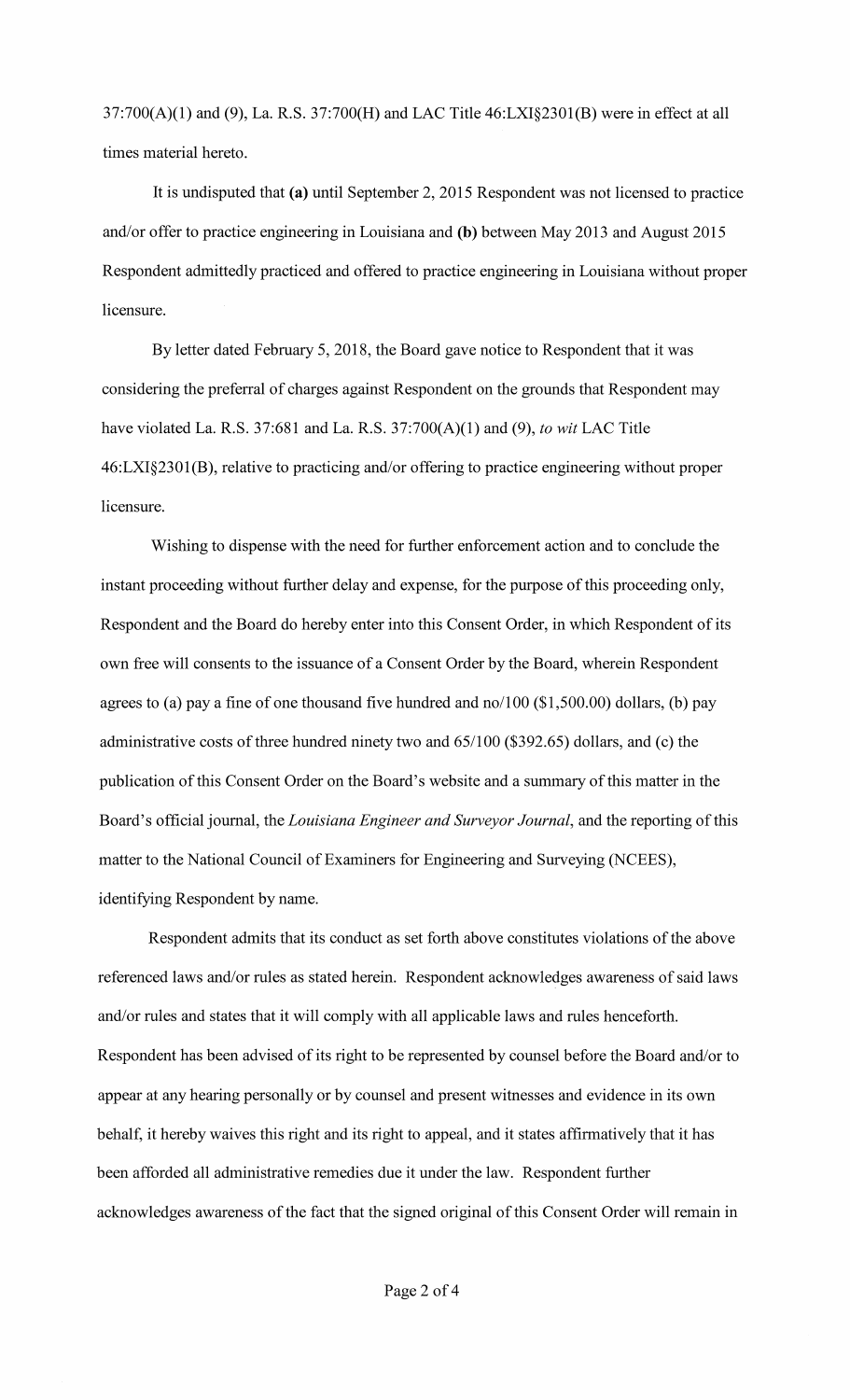the custody of the Board as a public record and will be made available for public inspection and copying upon request.

Therefore, in consideration of the foregoing and by signing this Consent Order, Respondent does hereby waive its right to a hearing before the Board, to the presenting of evidence and witnesses on its behalf, to Findings of Fact and Conclusions of Law in this case, and to judicial review of this Consent Order.

Respondent hereby represents that (a) it fully understands the meaning and intent of this Consent Order, including but not limited to its final and binding effect, (b) it has voluntarily entered into this Consent Order and that no other promise or agreement of any kind has been made to or with it by any person whatsoever to cause the execution of this instrument and (c) the sanctions set forth in this Consent Order do not prevent the Board from taking further disciplinary or enforcement action against Respondent on matters not specifically addressed in this Consent Order.

WHEREFORE, the Louisiana Professional Engineering and Land Surveying Board and Respondent agree that:

1. Respondent shall pay a fine of one thousand five hundred and no/100 (\$1,500.00) dollars, which shall be tendered to the Board by certified check payable to the Board, due upon the signing of this Consent Order; and

2. Respondent shall pay administrative costs of three hundred ninety two and 65/100 (\$392.65) dollars, which shall be tendered to the Board by certified check payable to the Board, due upon the signing of this Consent Order; and

3. This Consent Order shall be published on the Board's website and a summary of this matter shall be printed in the official journal of the Board, the *Louisiana Engineer and Surveyor Journal,* and reported to the National Council of Examiners for Engineering and Surveying (NCEES), identifying Respondent by name; and

4. This Consent Order shall not become effective unless and until it is accepted and signed by and on behalf of the Board. Should the Board not accept and sign this Consent Order, it is agreed that presentation of this matter to the Board shall not prejudice the Board or any of its members, staff, attorneys or representatives from further participation, consideration, or resolution of any further proceedings herein.